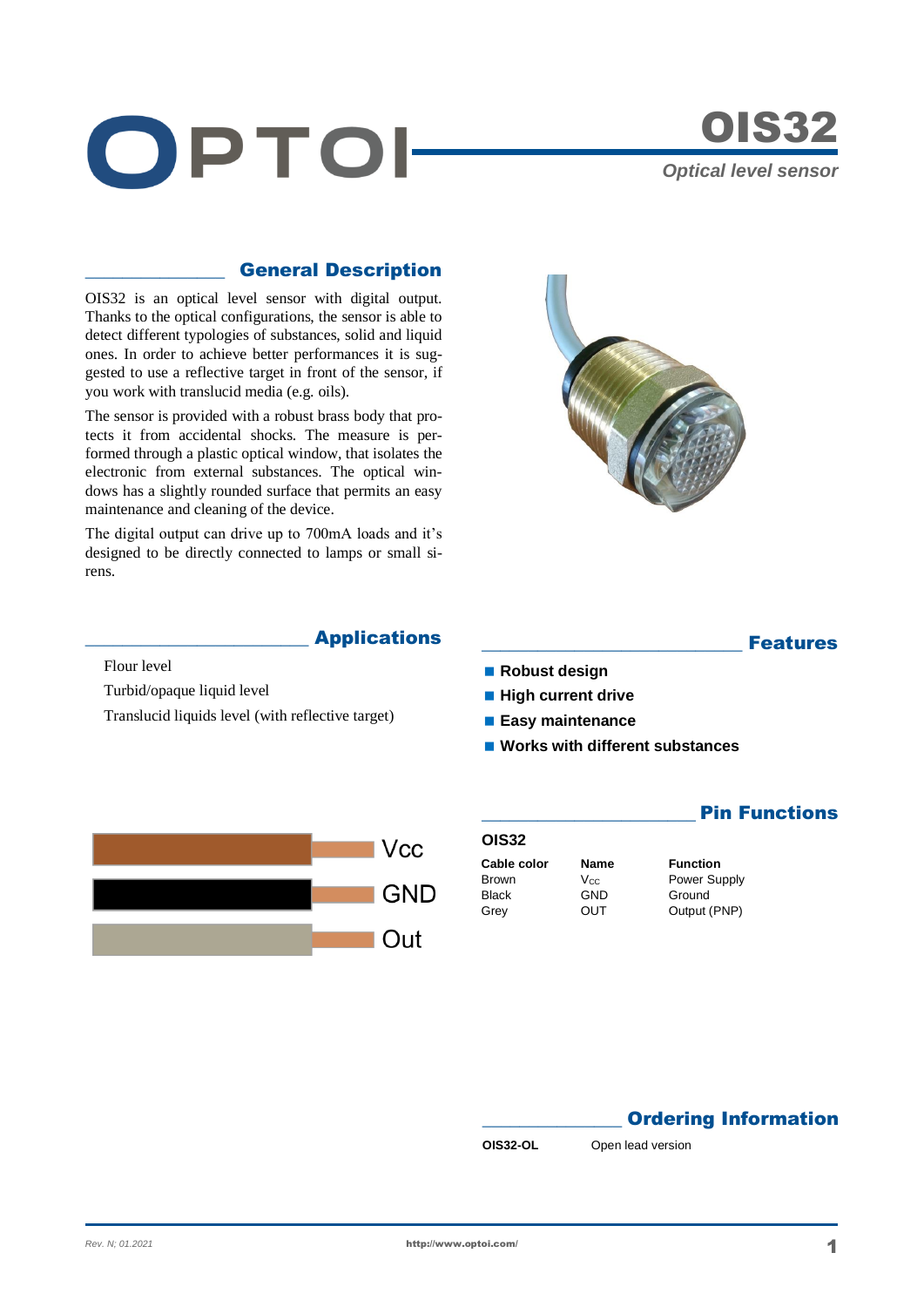### **ABSOLUTE MAXIMUM RATINGS**

| Symbol         | <b>Parameter</b>                                      | Min | Max | Unit |
|----------------|-------------------------------------------------------|-----|-----|------|
| Ts             | Storage Temperature                                   |     | 85  | °C   |
| Т <sub>А</sub> | <b>Operating Temperature Range</b>                    |     | 85  | °C   |
| $V_{\rm CC}$   | Supply Voltage Range                                  |     | 15  |      |
| lo             | Max output current (depending on ambient temperature) | -   | 700 | mA   |

*Stresses beyond those listed under "Absolute Maximum Ratings" may cause permanent damage to the device. Exposure to absolute maximum rated conditions for extended periods may affect device reliability.*

# **ELECTRICAL CHARACTERISTICS**

 $T_A = 25^{\circ}$ C, unless otherwise noted.

| Symbol          | Parameter                       | <b>Conditions</b>             | Min       | Тур | Max | Unit |
|-----------------|---------------------------------|-------------------------------|-----------|-----|-----|------|
| $V_{\rm CC}$    | Supply Voltage Range OIS29-12AT | <b>Battery</b>                |           |     | 15  |      |
| Icc             | Device current consumption      | No load, Vcc=12V              |           | 15  | 20  | mA   |
| V <sub>он</sub> | Output voltage high             | 7V< Vcc <15V, no load         | $Vcc-0.7$ |     |     |      |
| Vol             | Output voltage low              | $Vec = 12V R_{L} < 10k\Omega$ |           | 10  | 50  | mV   |

### **MECHANICAL CHARACTERISTICS**

| <b>Symbol</b> | <b>Parameter</b>                                  | <b>Conditions</b>          | Min | Tvp              | <b>Max</b> | Unit |
|---------------|---------------------------------------------------|----------------------------|-----|------------------|------------|------|
| TН            | Thread                                            |                            |     | G <sub>3/4</sub> |            |      |
| Out           | Output configuration                              |                            |     | <b>PNP</b>       |            |      |
| Lc.           | Cable length                                      |                            |     | 0.5              |            | m    |
| Lт            | Length tolerance (cable $3x0.5$ mm <sup>2</sup> ) |                            |     | $+20$            |            | mm   |
|               | Working distance in reflection mode               | With reflector, see Fig. 2 |     | 10               |            | mm   |

### **APPLICATION CIRCUIT**



#### **Figure 1 – Resistive and inductive load connections**